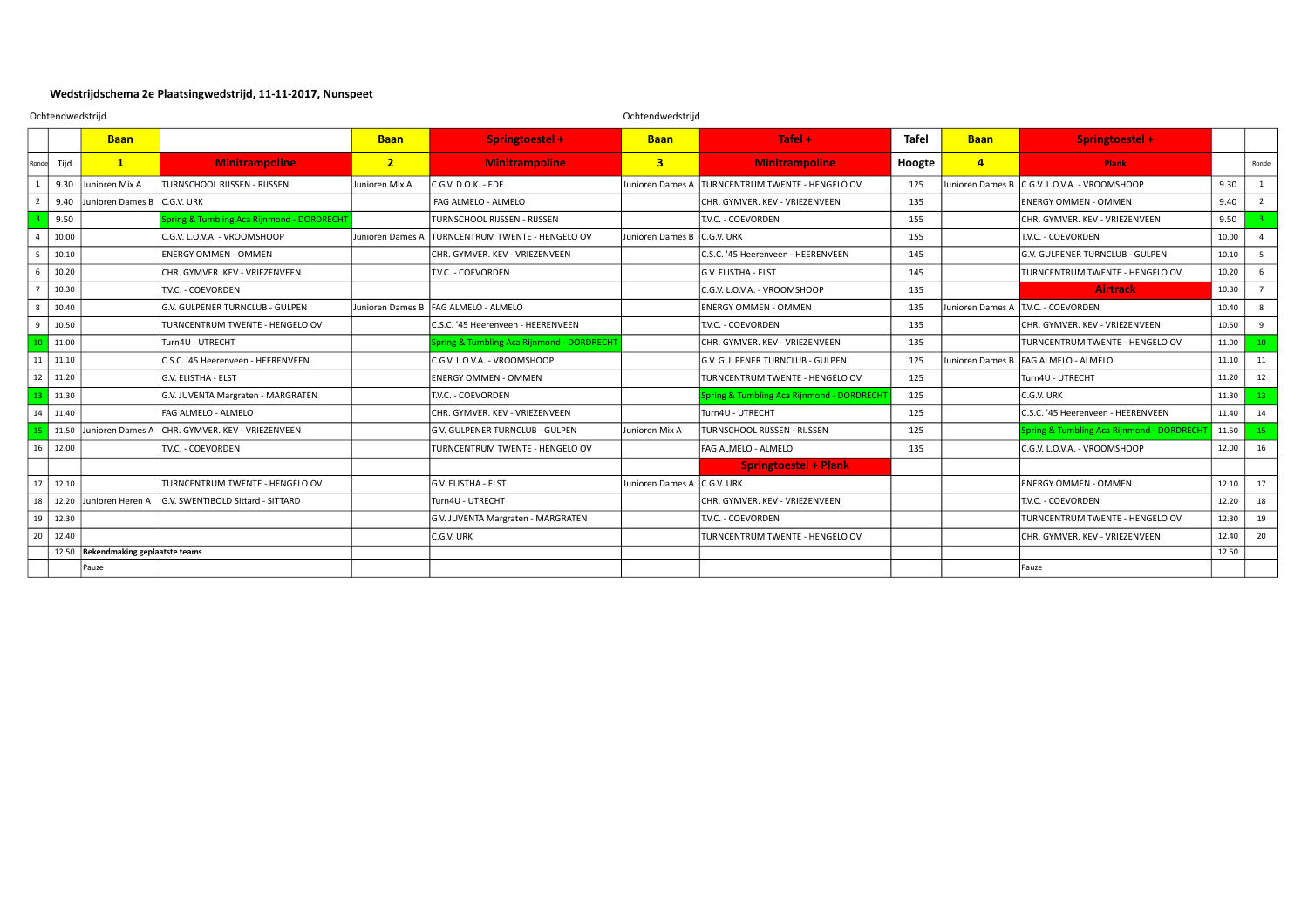## **Wedstrijdschema 2e Plaatsingwedstrijd, 11-11-2017, Nunspeet**

|    | Middagwedstrijd |                                     |                                                           |                  |                                                           | Middagwedstrijd  |                                                       |     |                  |                                            |       |    |
|----|-----------------|-------------------------------------|-----------------------------------------------------------|------------------|-----------------------------------------------------------|------------------|-------------------------------------------------------|-----|------------------|--------------------------------------------|-------|----|
|    |                 | <b>Baan</b>                         |                                                           | <b>Baan</b>      | Springtoestel +                                           | <b>Baan</b>      | Tafel $+$                                             |     | <b>Baan</b>      |                                            |       |    |
|    |                 | $\mathbf{1}$                        | <b>Minitrampoline</b>                                     | $2^{\circ}$      | <b>Minitrampoline</b>                                     | 3 <sup>1</sup>   | <b>Minitrampoline</b>                                 |     | $\overline{4}$   | <b>Airtrack</b>                            |       |    |
| 21 | 13.50           | Junioren Mix B                      | Spring & Tumbling Aca Rijnmond - DORDRECHT Senioren Mix B |                  | G.V. GULPENER TURNCLUB - GULPEN                           | Junioren Mix B   | C.G.V. D.O.K. - EDE                                   | 135 | Junioren Mix A   | <b>TURNSCHOOL RIJSSEN - RIJSSEN</b>        | 13.50 | 21 |
| 22 | 14.0            |                                     | Gymsportvereniging Fysion - NIJVERDAL                     |                  | C.G.V. D.O.K. - EDE - 1                                   |                  | G.V. NUNSPEET - NUNSPEET - 2                          | 135 | Senioren Heren A | <b>TURN TOTAAL LANGEDIJK - LANGEDIJK</b>   | 14.0  | 22 |
| 23 | 14.10           |                                     | S.V. TWELLO - TWELLO                                      |                  | C.G.V. D.O.K. - EDE - 2                                   |                  | G.V. NUNSPEET - NUNSPEET - 1                          | 135 | Senioren Mix A   | <b>TURNSCHOOL RIJSSEN - RIJSSEN</b>        | 14.10 | 23 |
| 24 | 14.20           |                                     | G.V. ANIMO - HOOGVLIET                                    |                  | Turn4U - UTRECHT                                          |                  | <b>Spring &amp; Tumbling Aca Rijnmond - DORDRECHT</b> | 125 |                  | T.V.C. - COEVORDEN                         | 14.20 | 24 |
| 25 | 14.30           |                                     | FORZA GYMNASTICA - GOES                                   |                  | Stichting Gymsport Leiden                                 |                  | Gymsportvereniging Fysion - NIJVERDAL                 | 125 | Junioren Mix B   | C.G.V. D.O.K. - EDE                        | 14.30 | 25 |
| 26 | 14.40           |                                     | FAG ALMELO - ALMELO                                       |                  | G.V. SWENTIBOLD Sittard - SITTARD                         | Senioren Heren A | TURN TOTAAL LANGEDIJK - LANGEDIJK                     | 165 |                  | G.V. NUNSPEET - NUNSPEET                   | 14.40 | 26 |
|    | 14.50           |                                     | C.G.V. D.O.K. - EDE                                       |                  | G.V. S.V.O. SCHINNEN                                      |                  | Spring & Tumbling Aca Rijnmond - DORDRECHT            | 165 |                  | S.V. TWELLO - TWELLO                       | 14.50 | 27 |
| 28 | 15.00           |                                     | G.V. NUNSPEET - NUNSPEET -2                               | Senioren Heren A | TURN TOTAAL LANGEDIJK - LANGEDIJK                         |                  | TURNSCHOOL RIJSSEN - RIJSSEN                          | 165 |                  | FAG ALMELO - ALMELO                        | 15.00 | 28 |
|    | 15.10           |                                     | G.V. NUNSPEET - NUNSPEET -1                               |                  | Spring & Tumbling Aca Rijnmond - DORDRECHT Senioren Mix A |                  | TURNSCHOOL RIJSSEN - RIJSSEN                          | 165 | lSenioren Mix B  | C.G.V. D.O.K. - EDE - 1                    | 15.10 | 29 |
| 30 | 15.20           | Senioren Mix A                      | Stichting Gymsport Leiden                                 |                  | TURNSCHOOL RIJSSEN - RIJSSEN                              |                  | T.V.C. - COEVORDEN                                    | 145 |                  | C.G.V. D.O.K. - EDE - 2                    | 15.20 | 30 |
| 31 | 15.30           |                                     | G.V. SWENTIBOLD Sittard - SITTARD                         | Junioren Mix B   | G.V. NUNSPEET - NUNSPEET - 2                              | Senioren Mix B   | G.V. GULPENER TURNCLUB - GULPEN                       | 145 |                  | Stichting Gymsport Leiden                  | 15.30 | 31 |
| 32 | 15.40           |                                     | T.V.C. - COEVORDEN                                        |                  | G.V. NUNSPEET - NUNSPEET - 1                              |                  | C.G.V. D.O.K. - EDE - 1                               | 145 |                  | Turn4U - UTRECHT                           | 15.40 | 32 |
| 33 | 15.50           |                                     | TURNSCHOOL RIJSSEN - RIJSSEN                              |                  | S.v. TWELLO - TWELLO                                      |                  | C.G.V. D.O.K. - EDE - 2                               | 145 |                  |                                            | 15.50 | 33 |
| 34 | 16.00           |                                     | G.V. S.V.O. - SCHINNEN                                    |                  | <b>Spring &amp; Tumbling Aca Rijnmond - DORDRECHT</b>     |                  | Turn4U - UTRECHT                                      | 165 |                  |                                            | 16.00 | 34 |
|    |                 |                                     |                                                           |                  |                                                           |                  | <b>Minitrampoline</b>                                 |     |                  | <b>Springtoestel + Plank</b>               |       |    |
| 35 | 16.10           |                                     | G.V. GULPENER TURNCLUB - GULPEN                           |                  | G.V. ANIMO - HOOGVLIET                                    | Senioren Heren A | TURN TOTAAL LANGEDIJK - LANGEDIJK                     |     | Senioren Mix A   | T.V.C. - COEVORDEN                         | 16.10 | 35 |
|    |                 | 16.20 Senioren Mix B                | C.G.V. D.O.K. - EDE - 1                                   |                  | Gymsportvereniging Fysion - NIJVERDAL                     |                  | Spring & Tumbling Aca Rijnmond - DORDRECHT            |     | Senioren Mix B   | G.V. GULPENER TURNCLUB - GULPEN            | 16.20 |    |
| 37 | 16.30           |                                     | C.G.V. D.O.K. - EDE - 2                                   | Senioren Mix A   | Stichting Gymsport Leiden                                 |                  | TURNSCHOOL RIJSSEN - RIJSSEN                          |     | Junioren Mix B   | lg.v. NUNSPEET - NUNSPEET                  | 16.30 | 37 |
| 38 | 16.40           |                                     | Turn4U - UTRECHT                                          |                  | T.V.C. - COEVORDEN                                        |                  |                                                       |     | Senioren Heren A | TURN TOTAAL LANGEDIJK - LANGEDIJK          | 16.40 | 38 |
|    | 16.50           |                                     | Stichting Gymsport Leiden                                 |                  | TURNSCHOOL RIJSSEN - RIJSSEN                              |                  |                                                       |     |                  | Spring & Tumbling Aca Rijnmond - DORDRECHT | 16.50 | 39 |
|    |                 | 17.00 Bekendmaking geplaatste teams |                                                           |                  |                                                           |                  |                                                       |     |                  |                                            | 17.00 |    |